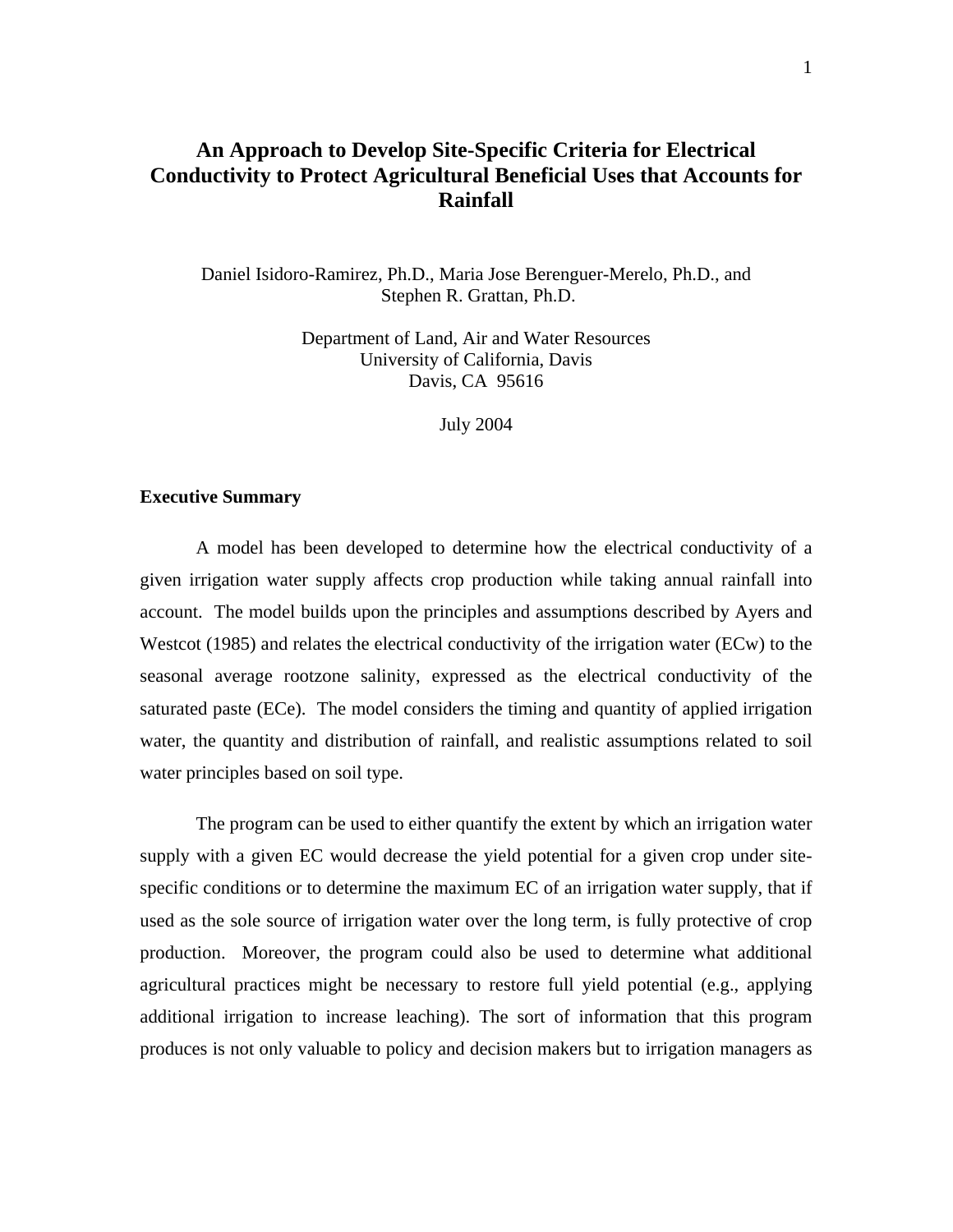well. This model can be used to develop site-specific results when information regarding rainfall history, crop and soil type and irrigation water quality is available.

This model was used to evaluate site-specific conditions for the Davis region based on consistently conservative assumptions. The specific goal of this work was to help the Regional Board and UC Davis determine an EC threshold value for Putah Creek (ECw) that protects downstream agricultural uses of the water. Beans were chosen for this analysis since this crop is potentially grown in the area downstream of the UC Davis wastewater treatment plant outfall and beans are salt-sensitive, having one of the lowest soil salinity thresholds (i.e.,  $ECe = 1.0$  dS/m or 1,000 umhos/cm). Protecting beans would, in turn, protect all other crops commonly grown in the Davis area.

Three scenarios were considered. The first scenario considered no rainfall while the others considered actual daily rainfall data over either a 5-year period or the entire 53 year period of historical rainfall records. The purpose of the first scenario was to compare our model with the relationship described by Ayers and Westcot (1985) by assuming no rainfall. In the absence of rainfall, our model predicts that irrigation water with an ECw of 0.7 dS/m (700 µmhos/cm) will result in an average seasonal rootzone salinity (ECe) of 0.95 dS/m. This result agrees very well with Ayers and Westcot (1985) estimate that such a water will produce an ECe of 1.0 dS/m, providing confidence that rainfall can now be added as an additional input into the model for the subsequent scenarios.

The second scenario introduced rainfall as an additional input while keeping all other factors and assumptions the same as in Scenario 1. The first part of this scenario used a 5-year period (1953-1957) representing a relatively dry period. The second part of this scenario used a 5-year period (1963-1967) representing a period of average rainfall. Simulation results indicate that the seasonal average rootzone salinity (ECe) over the 5 year period is about 1.0 dS/m when the EC of the irrigation water is 1.2 dS/m (compared to the 0.7 dS/m in the no-rainfall scenario). Interestingly, the wetter 5-year period resulted in mean seasonal ECe values equal to the dryer 5-year period, suggesting that rainfall distribution also plays a large role in determining the seasonal ECe.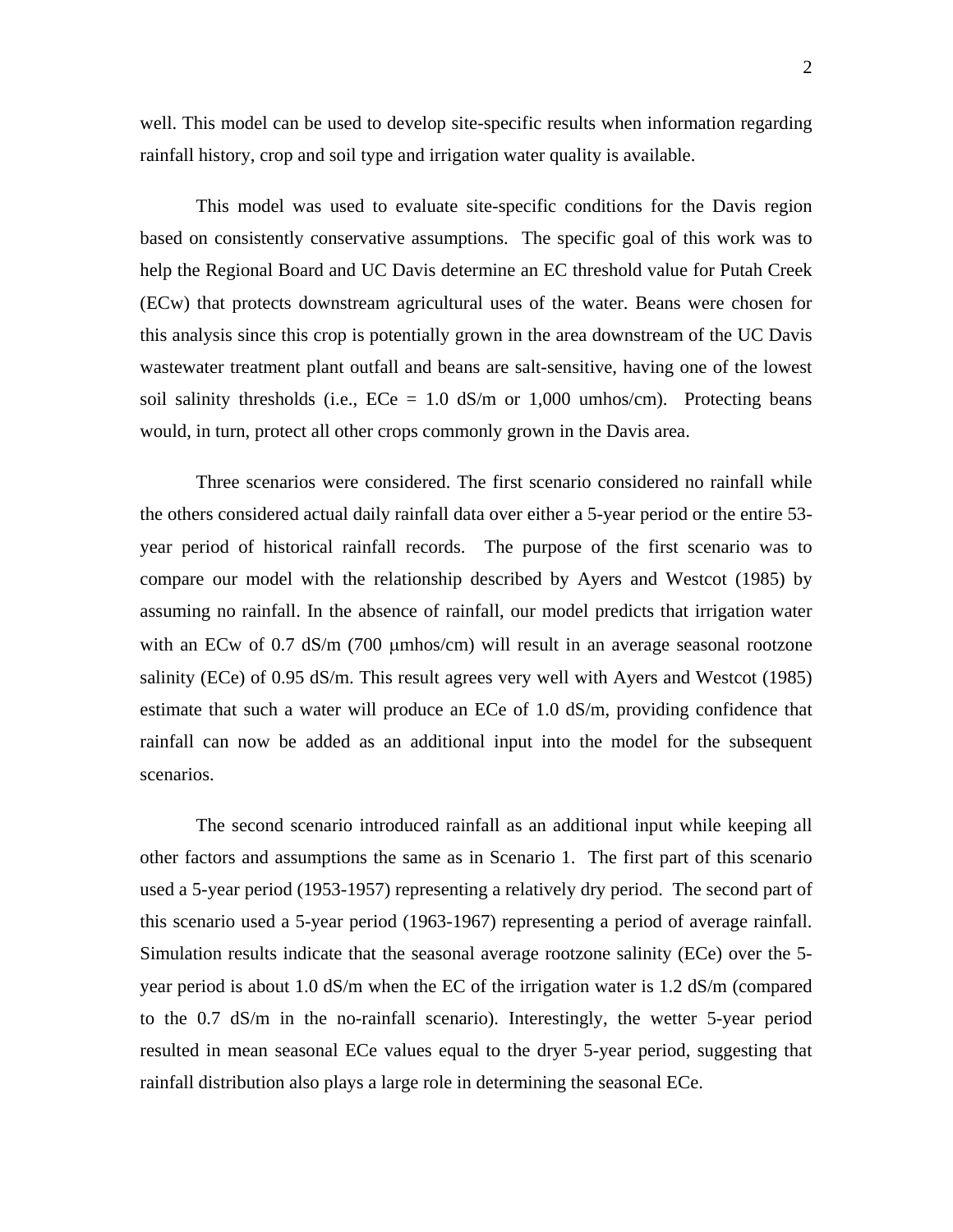A third scenario was examined to build upon the results obtained from the second scenario and evaluate how a given irrigation water affects crop yield over the long term. In this scenario, the entire 53-year record of historical daily rainfall was taken into account to determine the effect of irrigation waters with different ECw values on seasonal average ECe. With an ECw of 1.2 dS/m, the seasonal mean ECe for the 53-year period is 1.02 dS/m, while the range in seasonal ECe for individual years varied between 0.88 to 1.42 dS/m. A statistical analysis of the data indicated that there were no significant trends for an accumulation of EC in the soil over the years.

When an ECw of 1.1 dS/m is considered over the 53-year rainfall series, the model predicts that the seasonal mean ECe is 0.94 dS/m. In 80% of the years, the mean seasonal ECe is less than 1.0 dS/m, the yield threshold for salt-sensitive bean. For 50 of the 53 years, the seasonal mean ECe for individual years is 1.05 or lower, which would result in a predicted yield reduction of 1% or less. However, this predicted reduction in yield potential is less than the error associated with the yield threshold value itself.

Over the entire 53-year period of record, yield reduction for beans is predicted to be noticeably reduced during only 3 years when applying irrigation water with an EC of 1.1 dS/m. All three years occurred during a period of drought in the 1970s. These three outliers translate into reductions in the potential yield of 2, 4 and 6%. Again, however, these predicted values are within the statistical uncertainty of the salinity threshold value itself. Moreover, such losses, if real, could be avoided by winter leaching.

Given these results, and taking into account all the other factors that potentially impact crop yield (e.g., weather, water stress, and biotic stresses) and the conservative nature of all inputs into the model, the use of 1.1 dS/m as the threshold EC value for irrigation water is considered protective for beans, and thus all other agricultural uses of the water in the Davis area.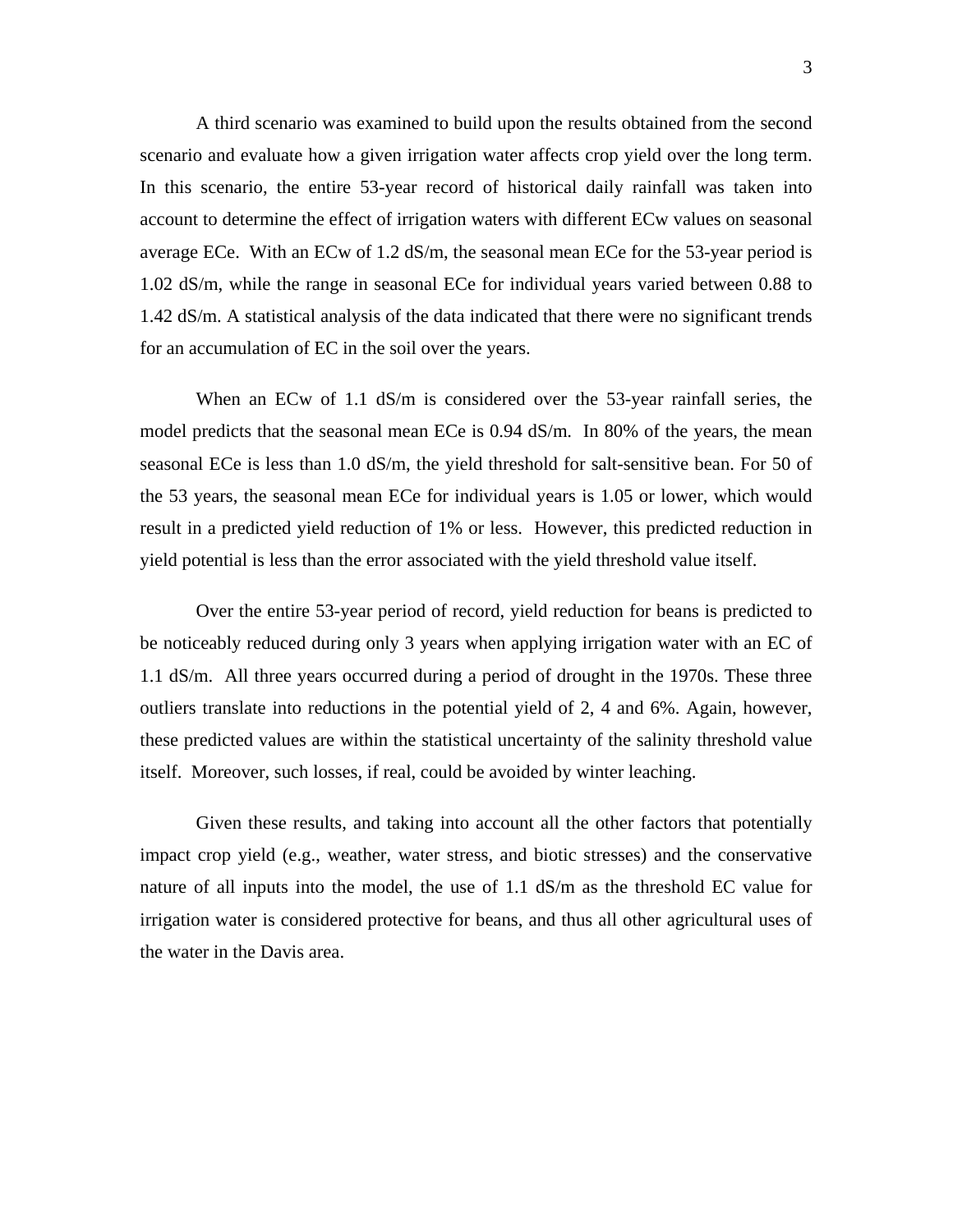### **Introduction**

A model has been developed to determine the maximum electrical conductivity of an irrigation water supply (ECw) that is fully protective of crop production while accounting for annual rainfall and other site-specific conditions. The ECw is an indicator of the salinity hazard of the irrigation water and increases in direct proportion to its salt concentration (i.e., total dissolved solids, TDS). The program can be used to either quantify the extent by which an irrigation water supply with a given ECw would decrease the yield potential for a given crop under site-specific conditions or to determine the maximum ECw of an irrigation water supply, that if used as the sole source of irrigation water over the long term, can be fully protective of crop production. Moreover, the program could also be used to determine what additional agricultural practices might be necessary to restore full yield potential (e.g., applying additional irrigation to increase leaching). The sort of information that this program produces is not only valuable to policy and decision makers but to irrigation managers as well. This model can be applied to other conditions in California provided site-specific information regarding rainfall history, crop and soil type and irrigation water quality are available.

### **Overall Description of the Salt and Water Balance Model**

Our primary goal was to develop a model that will allow a decision maker or irrigation manager to relate the electrical conductivity of the irrigation water (ECw) to the seasonal average rootzone salinity (ECe), taking into account the timing and quantity of applied irrigation water, the quantity and distribution of daily rainfall and soil water properties based on solid scientific principles. It is the ECe that has been used as the standard by which crop yield and salt tolerance has been defined (Maas and Hoffman, 1977; Ayers and Westcot, 1985; Maas and Grattan, 1999). We have chosen bean as the crop to protect since it is potentially grown in the area downstream of the UC Davis wastewater treatment plant outfall and is salt-sensitive, having one of the lowest soil salinity thresholds of 1.0 dS/m  $(1,000 \mu m$ hos/cm) (Maas and Grattan, 1999). That is, the yield potential is not reduced provided the average rootzone salinity over the season does not exceed 1.0 dS/m. This model takes into account many site-specific factors such as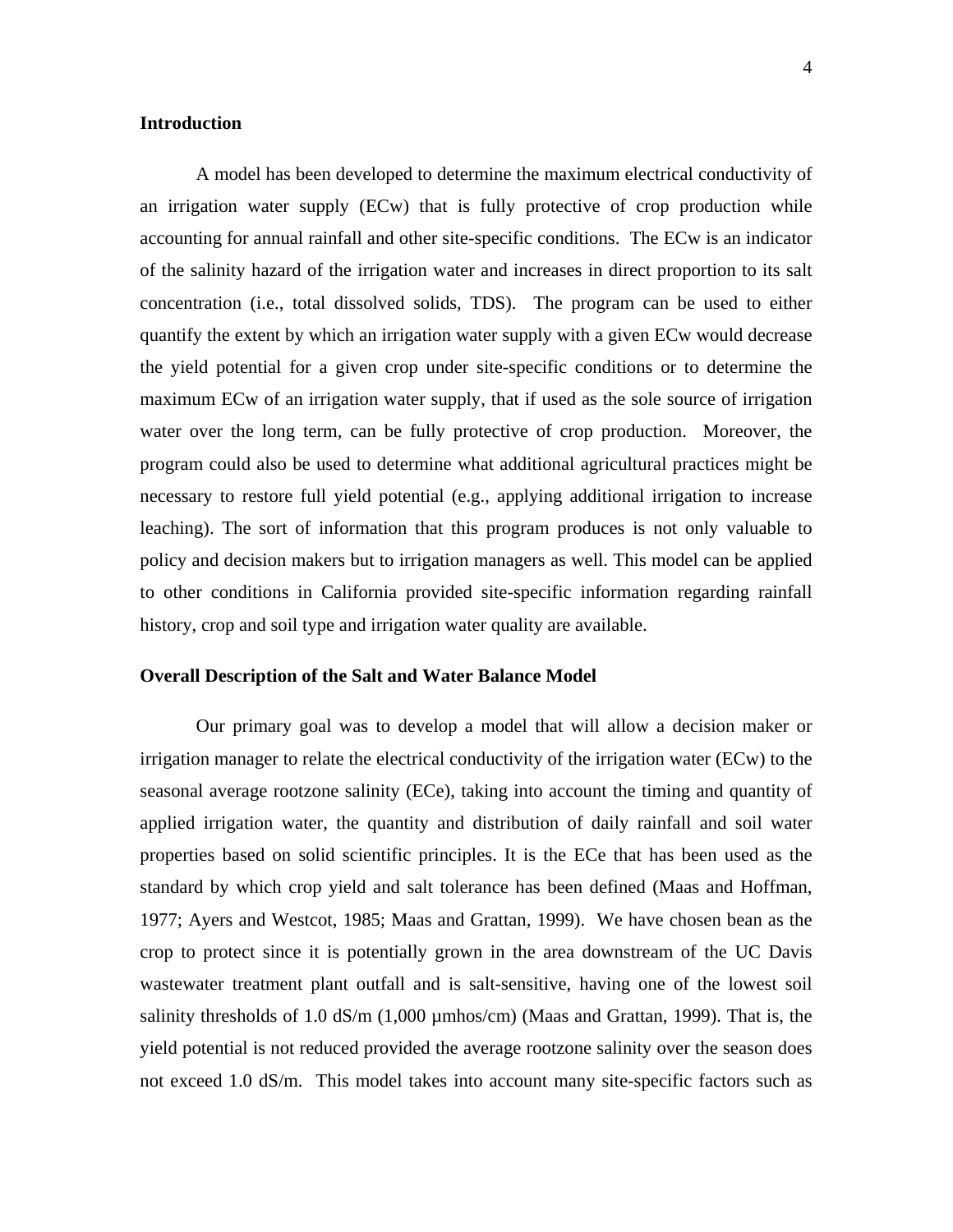crop type, rootzone depth, crop evapotranspiration and soil texture which defines the limits for the available soil water content, soil water potential and soil-water movement characteristics.

In the process of developing the model, we built upon the assumptions used and described by Ayers and Westcot (1985). Therefore, the rooting depth of the crop (RD) is divided into 4 equal quarter-layers. A daily mass balance (water and salt) is performed for each layer. The inputs for the first layer are the applied irrigation (I) and rainfall (P), and the outputs are the drainage (D, from layer 1 to layer 2) or saturated flow, and the evapotranspiration (ET) from the layer. For the underlying layers, the only input is the drainage from the overlying layer and the outputs are the drainage to the underlying layer and ET from that layer. For the fourth and deepest layer, the drainage represents the total drainage from the crop rootzone. Additionally, unsaturated flow (U) is considered between layers, calculated in daily steps whenever there is no saturated flow. It is related to the difference in the water content (more precisely the soil matric potential) between the layers and can be either an input or an output to a given layer, depending upon the soil-water-potential gradient.

Each soil layer is assigned a wilting point (WP), field capacity (FC) and total available water  $(TAW = FC - WP)$  according to the soil characteristics for the soil texture chosen. Each layer has a maximum storage capacity of TAW.

The evapotranspiration of the crop (ETc) is calculated in each layer using appropriate crop coefficient (Kc) values and historical reference evapotranspiration (ETo) data provided by Goldhamer and Snyder (1989), as well as taking into account the soil water content. The achievable ETc is calculated as  $ETc = Kc ET_0$ . Between cropping seasons (September through April) all ET (or evaporation (E) since there is no crop) is assumed to take place from the upper layer and bare surface E is assumed to be relatively constant at 0.6 mm/day (Department of Water Resources, 1989). Similar to the assumptions by Ayers and Westcot (1985), during the crop growing season the extraction pattern for each quarter-layer is 40%-30%-20%-10% from each descending layer when complete growth development is achieved (i.e., when maximum ETc is achieved).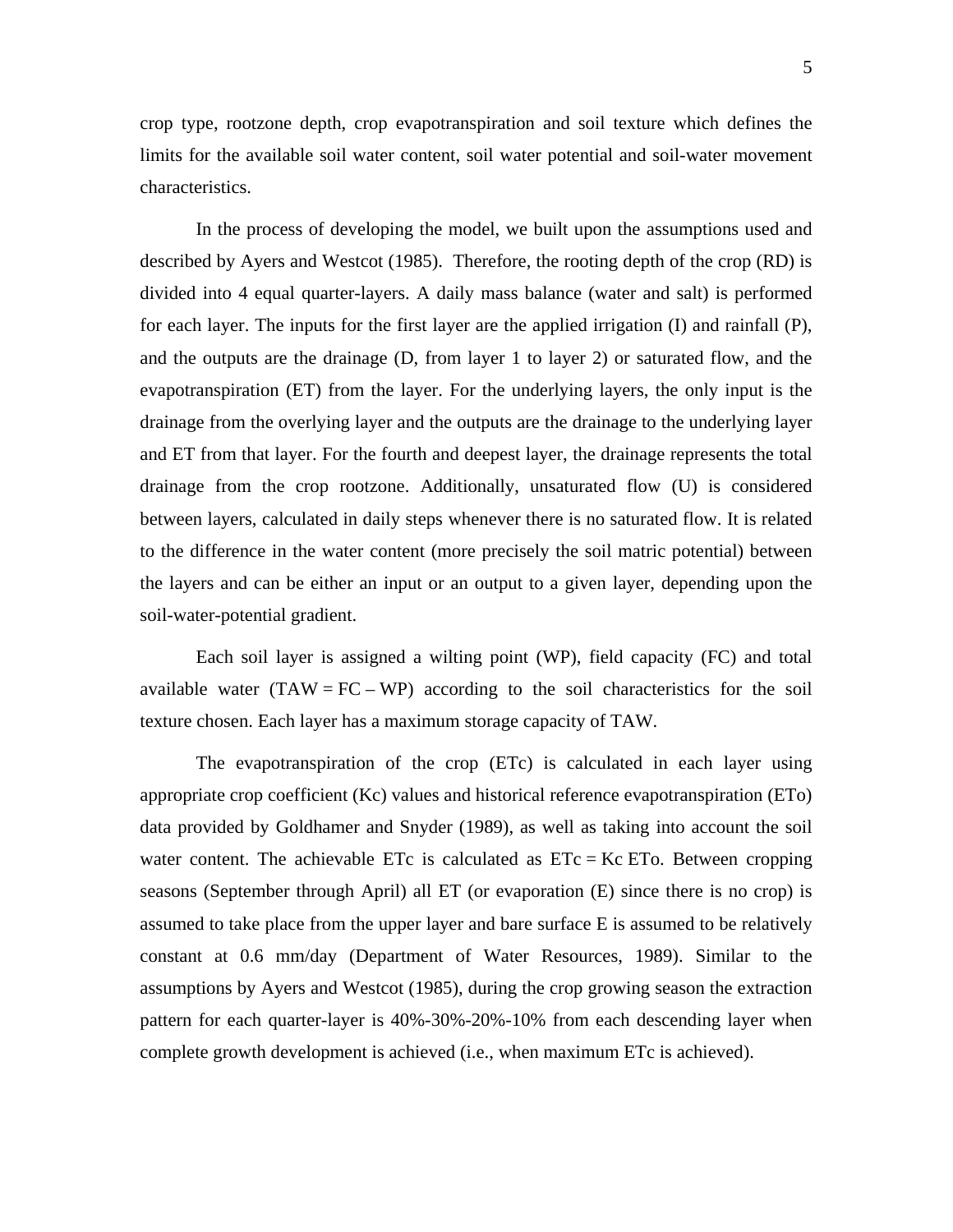There are two crop-dependent parameters: the effective rooting depth (RD) and the ratio of readily available soil moisture to TAW ( $p = RAW/TAW$ ) (Allen et al., 1998). The importance of this parameter is that not all of the TAW is equally available and that crops extract soil water more readily near the FC limit than that near the WP limit.

We found it important to include a root-water extraction (i.e., soil water depletion) function to make the model more realistic and to prevent the soil water content dropping below the WP. If the "previous" water content (L, explained below) of a layer is higher than  $WP + (1-p) TAW$ , the ET for that layer is taken as ETc. But if  $L < WP + (1-p)$  TAW, the lesser of ETc or  $\frac{(1-p)}{p}$ *k*  $\frac{(1-p)\cdot TAW}{P}$  is taken as ET. The parameter k is a water depletion exponent  $(k > 1)$  that usually takes values of 2 to 30 and defines how quickly the water is depleted from the layer under crop water-stress conditions (the higher k, the lower the rate water is depleted). In any case, it is stated that if  $ETc > W -$ WP, then  $ET = \frac{(1-p)}{p}$ *k*  $ET = \frac{(1-p) \cdot TAW}{T}$ . This caution should apply in cases when TAW of the layer is very low in relation to ETc (e.g., soils with very low TAW). The water content of every layer is always kept above the WP in this way, simulating root water extraction behavior. In addition, the frequency of irrigations can be increased to avoid using the water-stress function at all.

Some initial conditions are arbitrarily specified for each layer: an initial soil water content  $(W_0)$  and an initial salinity (EC<sub>0</sub>). For short-term simulations, we have consistently adjusted the initial conditions close to those obtained at the end of the simulation so that the results obtained resemble steady state conditions. Next, a "previous" water content is calculated as  $L_1 = W_0 + I_1 + P_1 - ET_1$  for the upper layer or  $L_1 = W_0 + D_1 - ET_1$  where  $D_1$  is the saturated flow from the overlying layer for the others. If this is higher than FC, the difference  $L_1$  – FC is assigned to excess Ex1. This excess is distributed that day and over the next two days as drainage from the layer in the sequential daily proportions of 60%, 30% and 10% and forms the drainage from the layer (D). The fraction of the excess remaining in the soil after drainage is called the distributed excess (EXd). For an excess  $EX_1$  in day 1, the distributed excess and drainage in the following days are given by: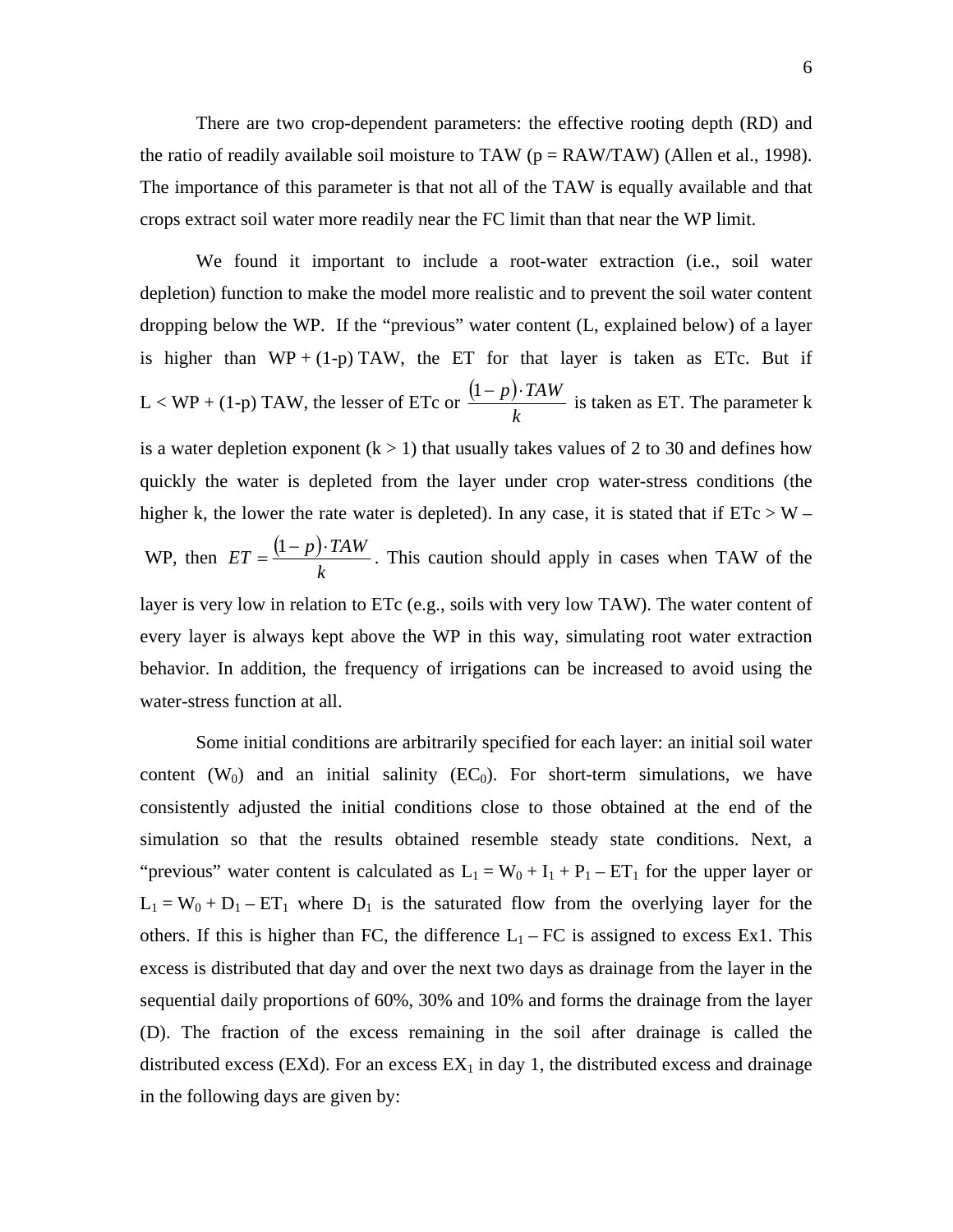| $EXd_1 = 0.4 \cdot (EX_1)$ $D_1 = 0.6 \cdot (EX_1)$   |                          |
|-------------------------------------------------------|--------------------------|
| $EXd_2 = 0.1 \cdot (EX_1)$ $D_2 = 0.3 \cdot (EX_1)$ . |                          |
| $EXd_3=0$                                             | $D_3 = 0.1 \cdot (EX_1)$ |

If there is excess water produced the days that follow, it is assigned to EXd and D in the same fashion, such that EXd and D depend on the excess generated in the 2 or 3 previous days. Every layer gets rid of any excess water above FC reaching FC two days after the excess was produced. The excess water then percolates through the whole profile in nine days after the last excess took place with 95% of the excess being drained in the first five days. The actual water content of a layer is calculated as  $W_1 = W_0 + EXd_1.$ 

The unsaturated flow (U) between layers allows for the redistribution of water from wetter to dryer layers so that the ET pattern for the layers can come closer to the 40%-30%-20%-10% root-water extraction pattern even when one layer (usually the upper) becomes water limiting  $[W < WP + (1-p) TAW]$ . Other features needed to establish the unsaturated flow are assigned to each layer from measured soil properties or are induced from its texture: the exponent (b) of the water potential relationship  $(\psi = \psi_s \cdot (\theta/\theta_s)^{-b})$ , the saturated water content ( $\theta_s$ ), the "saturated water potential" ( $\psi_s$ ) and the saturated hydraulic conductivity  $(K<sub>s</sub>)$  (Clapp and Hornberger, 1978). The flow between layers 1 and 2 is determined as  $U_{102} = -K(\theta) \cdot \left| \frac{\psi_2 - \psi_1}{2R} - 1 \right|$ ⎠  $\left(\frac{\psi_2-\psi_1}{2} - 1\right)$ ⎝  $U_{1\omega^2} = -K(\theta) \cdot \left(\frac{\psi_2 - \psi_1}{RD/4} - 1\right)$  where K( $\theta$ ) is the unsaturated hydraulic conductivity established between layers 1 and 2 as  $K(\theta) = K_s \cdot (\theta/\theta_s)^{2b+3}$ . For the determination of K( $\theta$ ), the water content  $\theta$  is taken as the harmonic mean of the water content of the layers between which the flow is established.

This water balance yields the daily water content of each layer  $[W_i^{(x)}]$ . It can be checked by comparing the increase in water content in the whole profile for the year (or growing season) [the sum of  $W_{365}^{(x)} - W_0^{(x)}$  for  $x = 1, 2, 3$  and 4] with the sum of inputs and outputs to the soil profile along the year  $[P + I - D<sup>(4)</sup> - (ET<sup>(1)</sup> + ET<sup>(2)</sup> + ET<sup>(3)</sup> + ET<sup>(4)</sup>),$ where P and I represent the annual precipitation and irrigation amounts].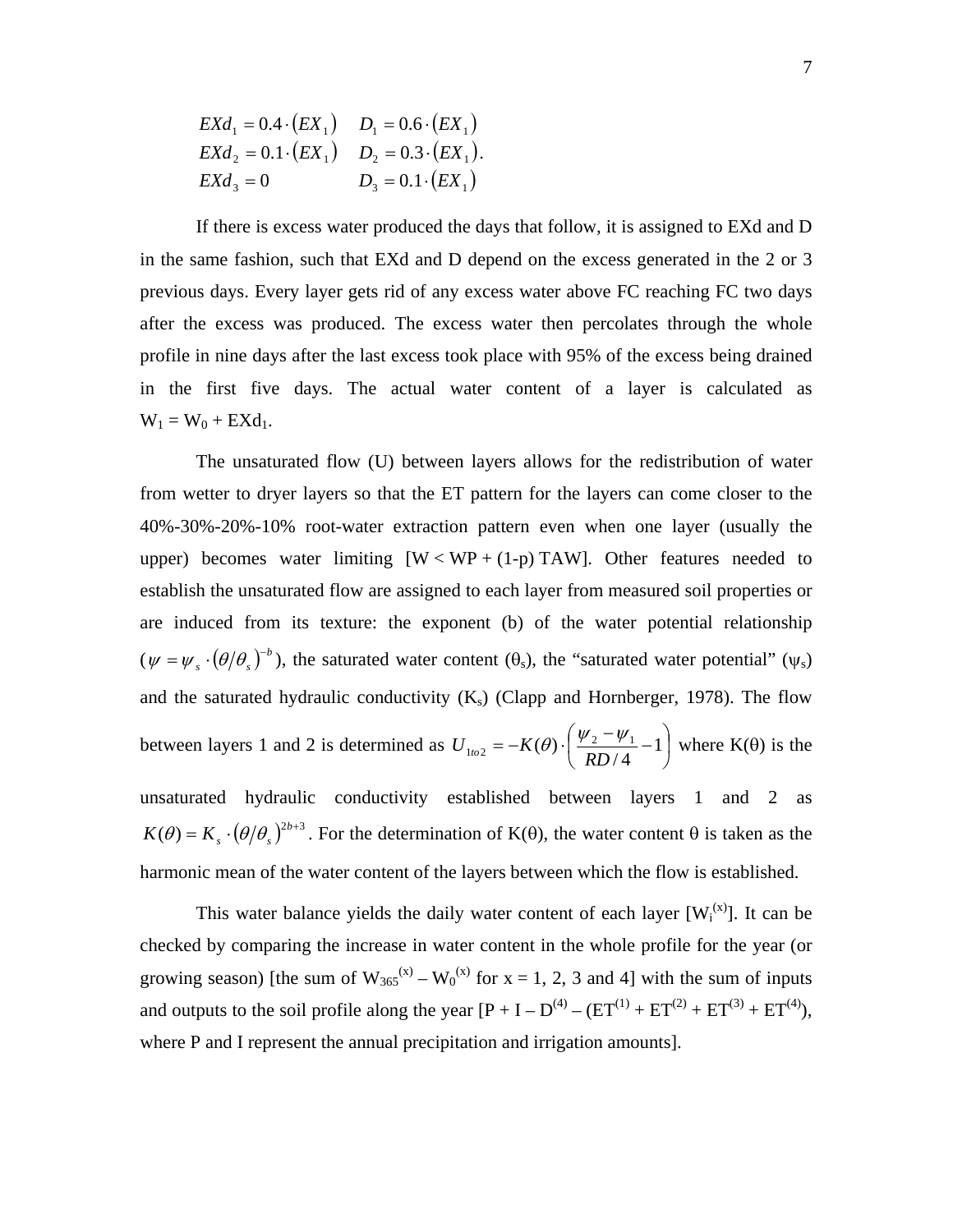The salt balance is performed with the flows between layers and their assigned soil water electrical conductivities (ECsw in dS/m). The EC of precipitation (NADP, 2004) and irrigation are variables but are given constant values  $EC<sub>p</sub>$  and  $EC<sub>I</sub>$ . The salt balance for the first layer  $\binom{11}{1}$  for day 1 results:

$$
(W_1 + D_1) \cdot EC_1 = W_0 \cdot EC_0 + P_1 \cdot EC_P + I_1 \cdot EC_I - U_1 \cdot EC^*
$$

where  $EC^* = EC_1^{(1)}$  if  $U_1 > 0$  and  $EC^* = EC_0^{(2)}$  if  $U_1 < 0$ . Evapoconcentration is accounted for as it is removed from  $W_0$  to get  $W_1$ .

The salt balance can also be checked by comparing the increase in salts  $(EC*W)$ in the soil from day 0 to day 365 by summing all the salt inputs and outputs during the year. The net salt accumulation or removal from the profile is also obtained. A long-term (more than one year) simulation can be run to determine if there will be a tendency towards long-term salinization or whether a stable or quasi-steady state value will be achieved.

The mean EC of the soil profile is obtained from the EC in each layer  $(EC_{sw}^{(x)})$ either as the arithmetic mean or as a weighted mean (weighted based on the crop water use from each layer:  $ET^{(x)}/ET$ ). The EC of the saturation extract (ECe) is calculated from the EC of soil water ( $EC_{sw}$ ) through  $EC_e = (\theta/\theta_s) \cdot EC_{sw}$  and the results are compared with the crop's threshold for 100% yield (Ayers and Westcot, 1985; Maas and Grattan, 1999; Maas and Hoffman, 1977). These means taken over the growing season will determine whether crop yield will be adversely affected under the simulation conditions or not. The mean and daily maximum EC of the profile (both weighted and arithmetic mean of the 4 layers) for the whole year and for the growing season are presented.

#### **Accounting for Rainfall and Irrigation Schedules**

Among the entries to the model are the daily values of precipitation (rainfall) and irrigation. The main goal of this work is to establish how precipitation will affect crop yields when using irrigation water of a given constant quality (i.e., ECw). The historical rainfall record over the past 53 years for the Davis area was taken from the National Climate Data Center (2004) and was numerically sorted from the minimum (driest year)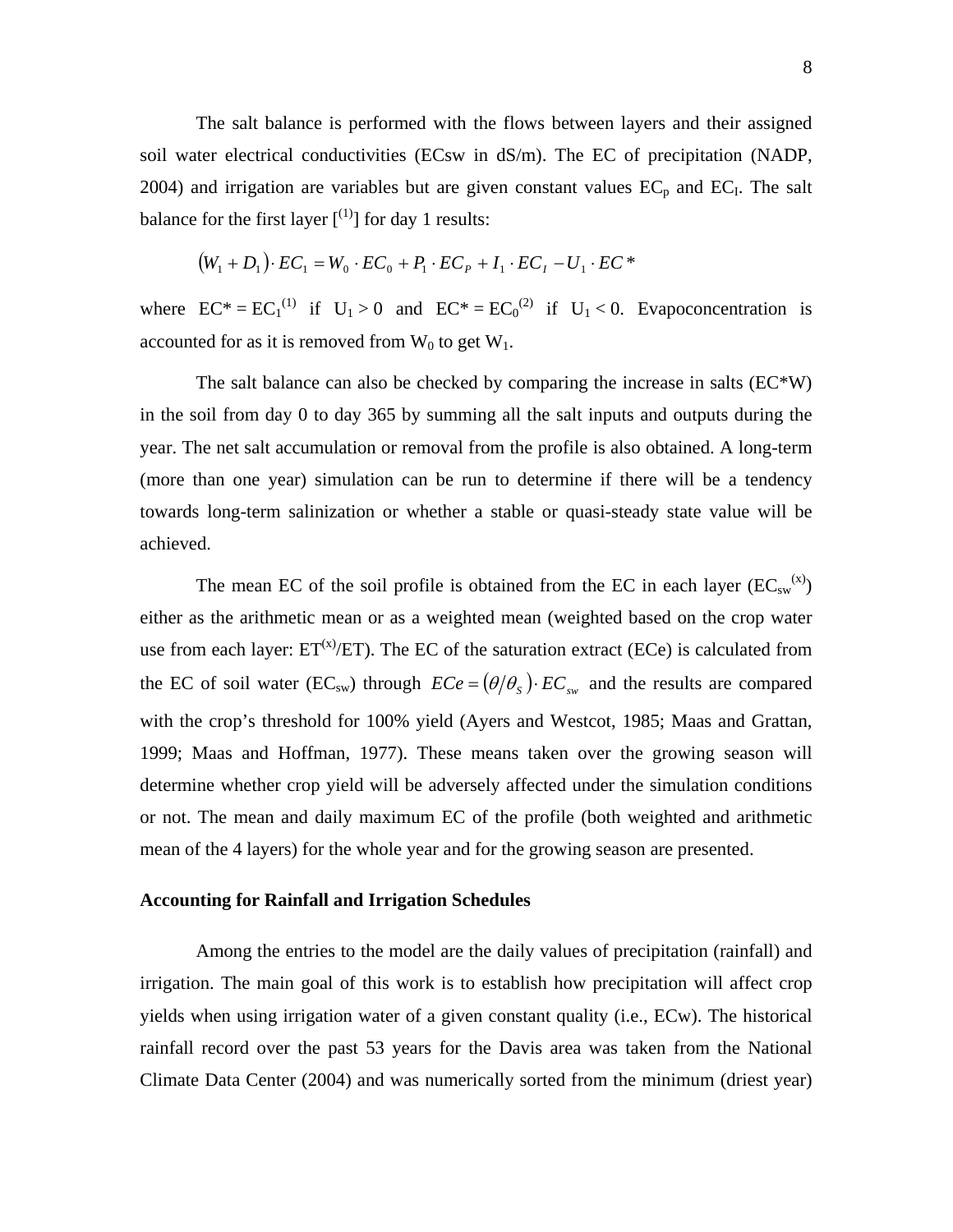to the maximum (wettest year). If the rainfall of the  $m<sup>th</sup>$  year in the ordered row is  $P_m$ , the probability that rainfall is lower than Pm is given by the order number (m) of a year divided by the total number of years (n) plus 1  $[Prob(P \le P_m) = m/(n+1)]$ . The actual rainfall distribution of the  $m<sup>th</sup>$  can be used to determine the results of the simulation with  $a P_m$  probability in the conditions of the location. In order to get a more accurate estimate for a given probability value (say  $20\%$ ) several years with  $P_m$  around  $20\%$  may be used and the mean results taken as the 20% probability is the outcome from performing such an irrigation schedule under such weather conditions.

An irrigation schedule can also be specified in several ways. First, we can define a leaching fraction (LF) and make  $I = ETc/(1-LF)$  where I is the depth of applied (infiltrated) water. Furthermore "I" may be distributed in a given number of daily irrigations similar to actual farmers' irrigation practices or "I" may be applied at a frequency to prevent water stress. Any given schedule can be shifted a few days before or after so as to find which actual dates provide a better water schedule for the crop (such that actual ET is the closer to the achievable ETc).

Therefore, this model allows numerous irrigation schedules to be tested under a range of actual rainfall situations that could take place with a given probability. The results indicate whether soil salinity gets high enough to reduce yields of a particular crop under the given rainfall patterns and irrigation practices or whether there is a net salinization of the soil profile over time such that salinity will eventually affect crop yields. When this occurs, the EC of the irrigation water must be decreased until such favorable soil salinity conditions (i.e., the ECe threshold, the maximum seasonal rootzone salinity of a particular crop above which yields decline) are achieved.

Also, the simulation can be applied to multi-year historical rainfall series. If irrigation water quality were to remain constant over this same period, the resulting simulated series of ECe thresholds for various crops can be used to establish the probability of obtaining below/above the threshold values of ECe. The result is the distribution function of seasonal average rootzone salinity (ECe) for the entire period. This model can be used in other locations within the state given information on crop types, soil types and regional climatical data including historical rainfall records.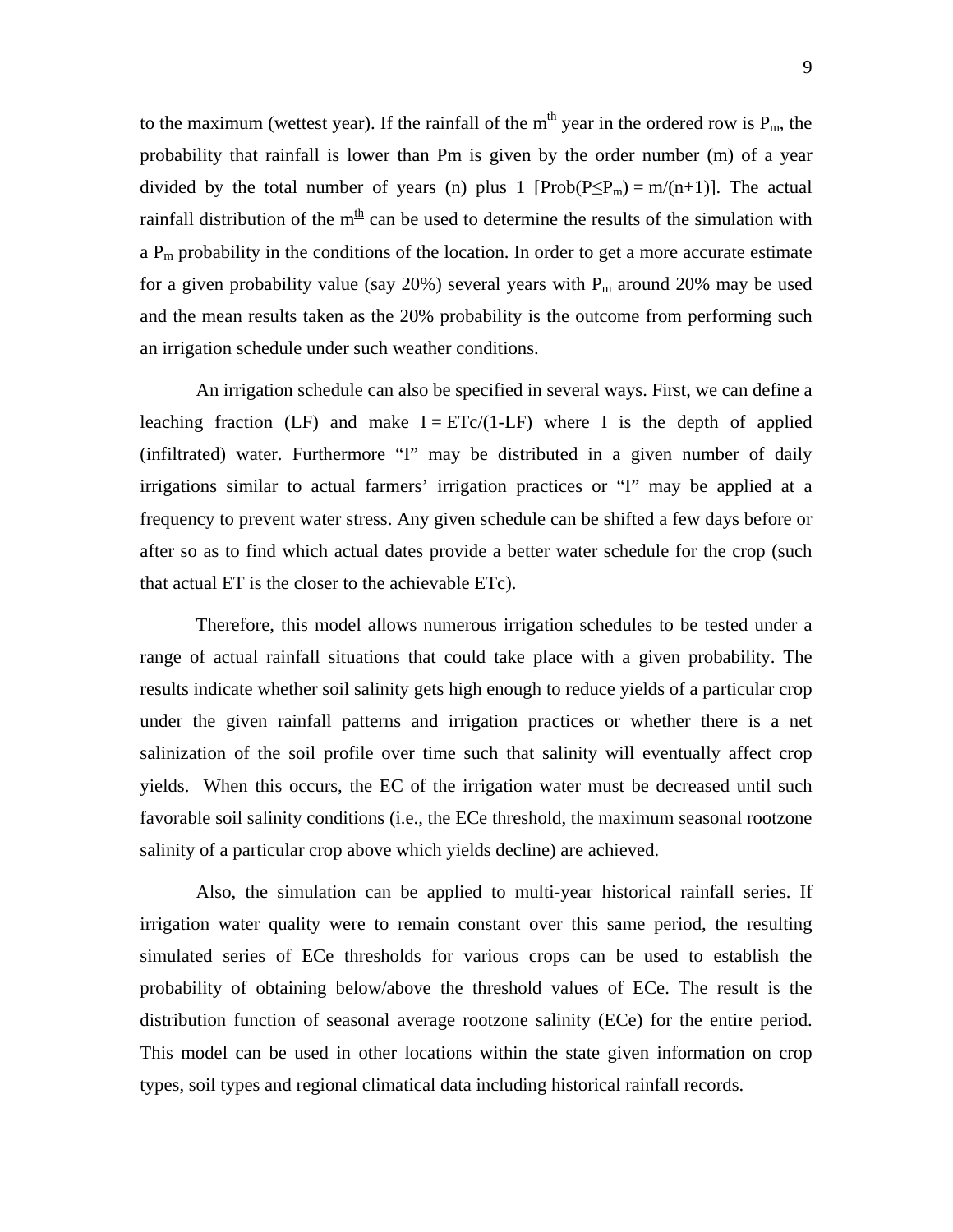### **Results and Discussion**

The water and salt balance model has been applied under several different rainfall scenarios in order to predict the evolution of soil salinity in the crop rootzone and its potential adverse effects on yield as irrigation water with a higher salinity is introduced. The analyzed scenarios were developed for the Davis region based on direction given to UC Davis by the Central Valley Regional Water Quality Control Board. In all scenarios, the parameters and assumptions required by the model were kept constant. The parameters derived from the soil and crop characteristics have been chosen from actual soil and crop data. The soil evaluated is the *Yolo silt loam* series (SCS, 2004) which represents the dominant soil type in the study area. The crop evaluated was dry bean because it is grown in the area and represents one of the most salt-sensitive crops to salinity. Therefore, protecting dry bean from salinization will also protect all other crops that either have equal sensitivity or more tolerance to salinity.

The main features of the *Yolo silt loam* series important for our model are the total available water (TAW), saturated hydraulic conductivity (Ks) and the porosity or saturated soil-water content  $(\theta_s)$ . These are taken as TAW = 0.19cm<sup>3</sup>/cm<sup>3</sup>,  $K_s = 86.4$  cm/day and  $\theta_s = 0.51$  cm<sup>3</sup>/cm<sup>3</sup> from the available soil data. Field capacity  $(FC = 0.35cm<sup>3</sup>/cm<sup>3</sup>)$  and wilting point  $(WP = 0.17cm<sup>3</sup>/cm<sup>3</sup>)$  are inferred from TAW and the exponent *b* and the  $\psi_s$  coefficient are determined from FC and WP ( $b = 5.2$  and  $\psi_s = 40.4$  cm). The soil water depletion constant is taken as  $k = 12$ , to account for the difficulty for the crop to extract water from such a fine-textured soil.

The root depth (RD) for dry beans was assumed to be 60 cm (Hanson et al., 1999) and the ratio of water depletion to TAW under which the crop is water stressed is taken as  $p = 0.45$  from available information (Allen et al., 1998). Irrigation practices are reproduced from the usual local practices for dry bean (Long et al., 1999): a pre-sowing irrigation and four in-season irrigations are applied. The dates of application are arranged each year to obtain the maximum possible water use by the crop. The leaching requirement is assigned at 15 % (0.15) such that the irrigation application amount is 1.15 times the seasonal ETc. In all cases, the initial soil water contents and soil EC are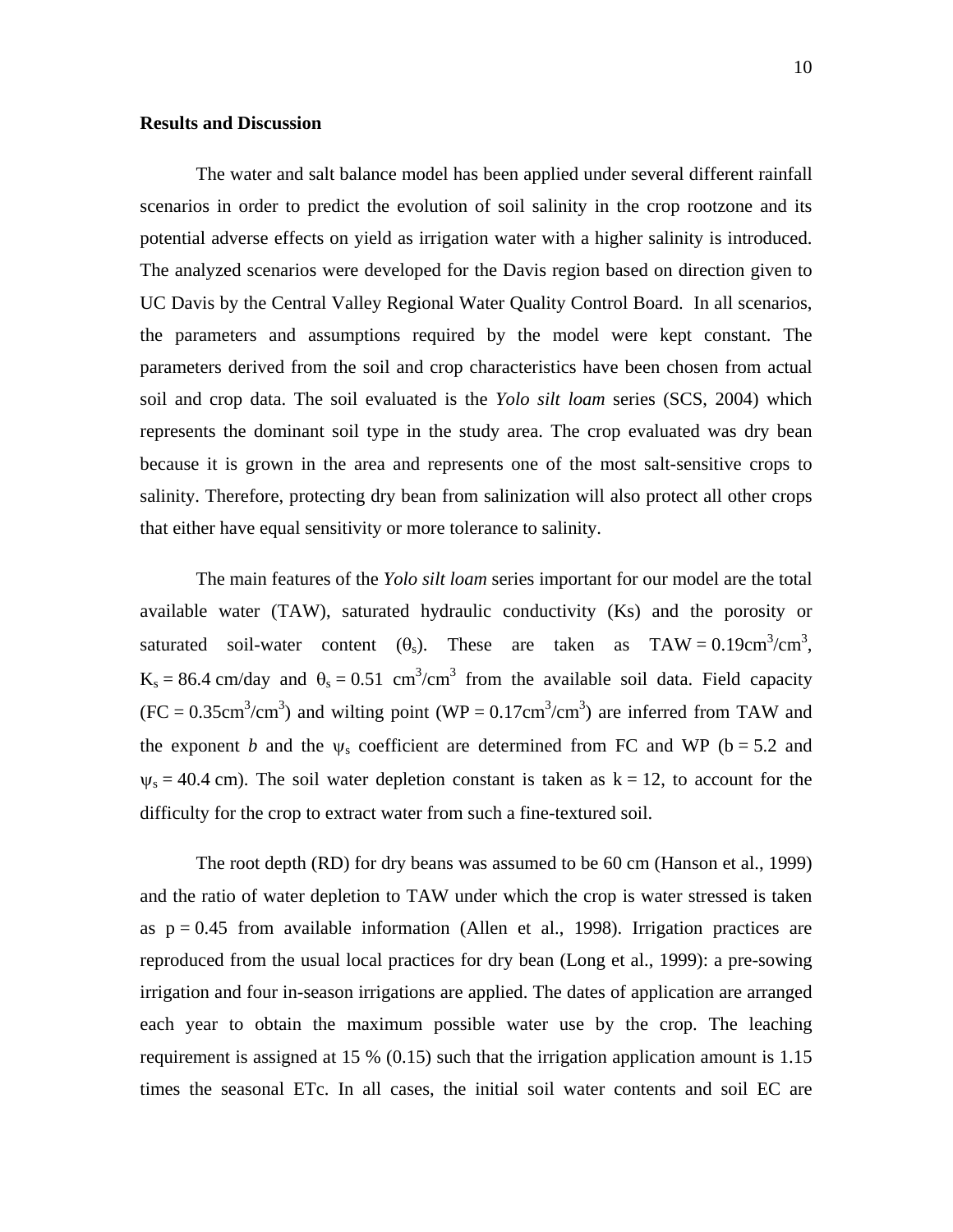adjusted so that the water contents in the beginning and the end of the season are similar and that there is no significant salt leaching or accumulation in the profile. The results therefore resemble a stable condition, which is particularly important for short (one year) simulations.

#### **The scenarios considered are:**

- (1) Irrigation water with  $ECw = 0.7$  dS/m (700 µmhos/cm); No rainfall and therefore no ET from non-cropped fields except during the irrigation season; this is the situation considered by Ayers and Westcot (1985);
- (2) Calculate maximum ECw to maintain mean ECe  $\leq$  1 with assumed annual rainfall; Two five-year series were analyzed representing a dry and average rainfall series: the  $20<sup>th</sup>$  and  $50<sup>th</sup>$  percentile of the 53-year precipitation series (i.e., those years representing a probability of 80% or 50% that the 5-year precipitation series will be higher than the one presented here);
- (3) Irrigation water with an  $ECw = 1.2$  dS/m and 1.1 dC/m over the entire 53-year series of available rainfall data.

# **Scenario 1. Irrigation water with ECw = 0.7 dS/m (700 µmhos/cm): No rainfall and therefore no ET before and after the irrigation season.**

This first simulation is particularly important since it compares our model with the assumptions and approach described by Ayers and Westcot (1985). Under Ayers and Westcot (1985), rainfall is not considered, the rootzone is divided into four equal quarters where the rootzone water extraction pattern is  $40\% - 30\% - 20\% - 10\%$  in descending quarters and a leaching fraction of 15-20% below the fourth layer is assumed. Using these assumptions, Ayers and Westcot (1985) predict that an irrigation water of 0.7 dS/m (700 µmhos/cm) will produce an average rootzone salinity (ECe) of 1.0 dS/m, a soil salinity that will not limit productivity of any crop, regardless of salt sensitivity.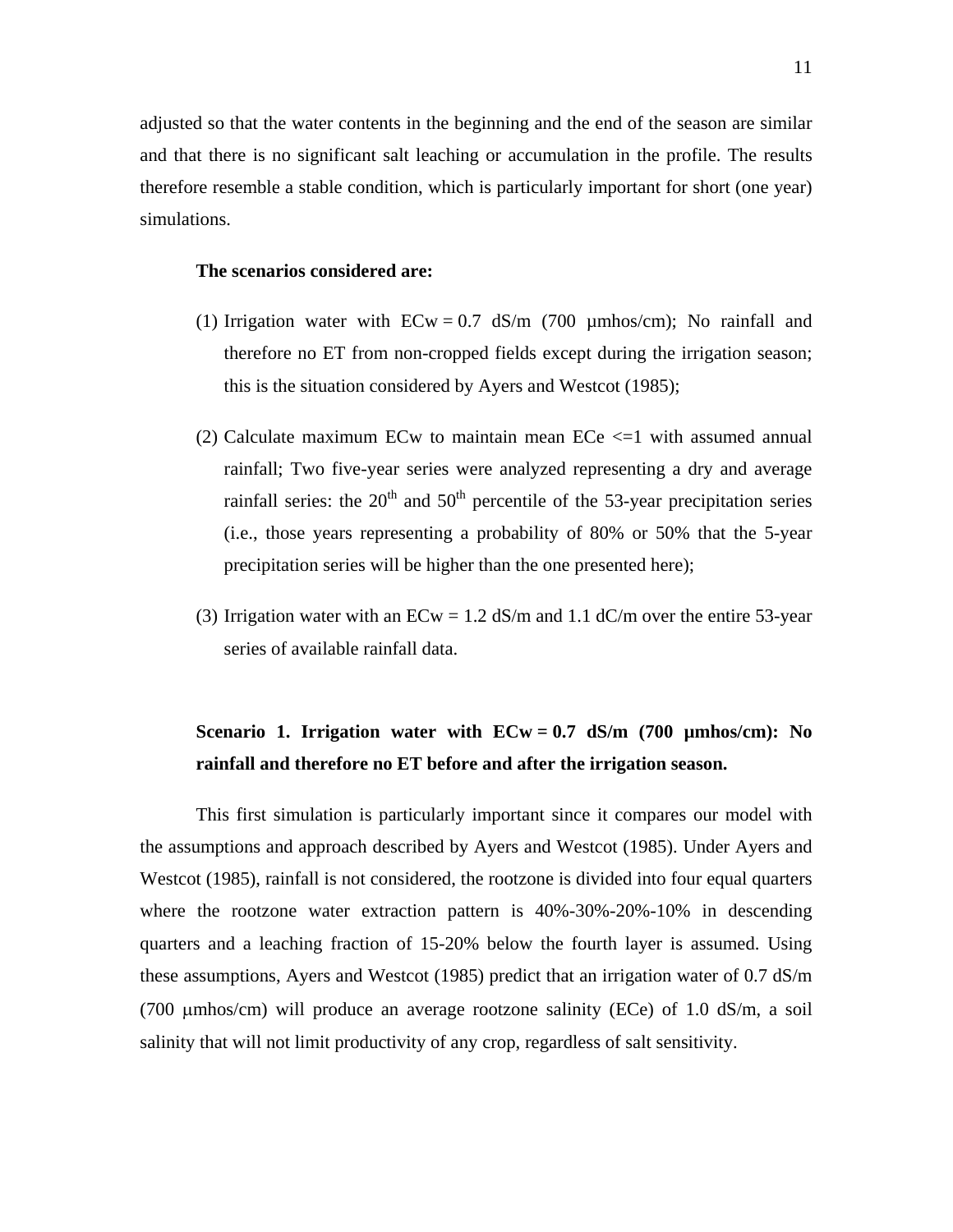We developed our model to adopt and build upon the assumptions of Ayers and Westcot (1985). Below are results that describe soil water content, irrigation and drainage volumes, and ECe values for the different layers (i.e., rootzone quarters) in relation to time of year both within and outside of the growing season.

In this first scenario, the only change that takes place out of the irrigation season is the redistribution of water within the soil profile (between the soil layers) as no rainfall or drainage is taking place (Fig. 1.1). Whenever the water content in a layer exceeds field capacity, there is a saturated flow to the underlying layer. When the water content in the fourth layer exceeds field capacity, drainage takes place out of the rootzone, and with it the leaching of salts. The simulations show that drainage takes place after each of the 5 irrigation events of the year (Fig 1.2). After the season (August 15), the water redistributes in the soil towards equal soil-water potential in the layers (Fig. 1.1) since no rainfall is considered.



**Figure 1.1.** Simulated soil water content (in mm) of the four soil layers over the year in relation to the mean field capacity (FC) and wilting point (WP) of the four layers.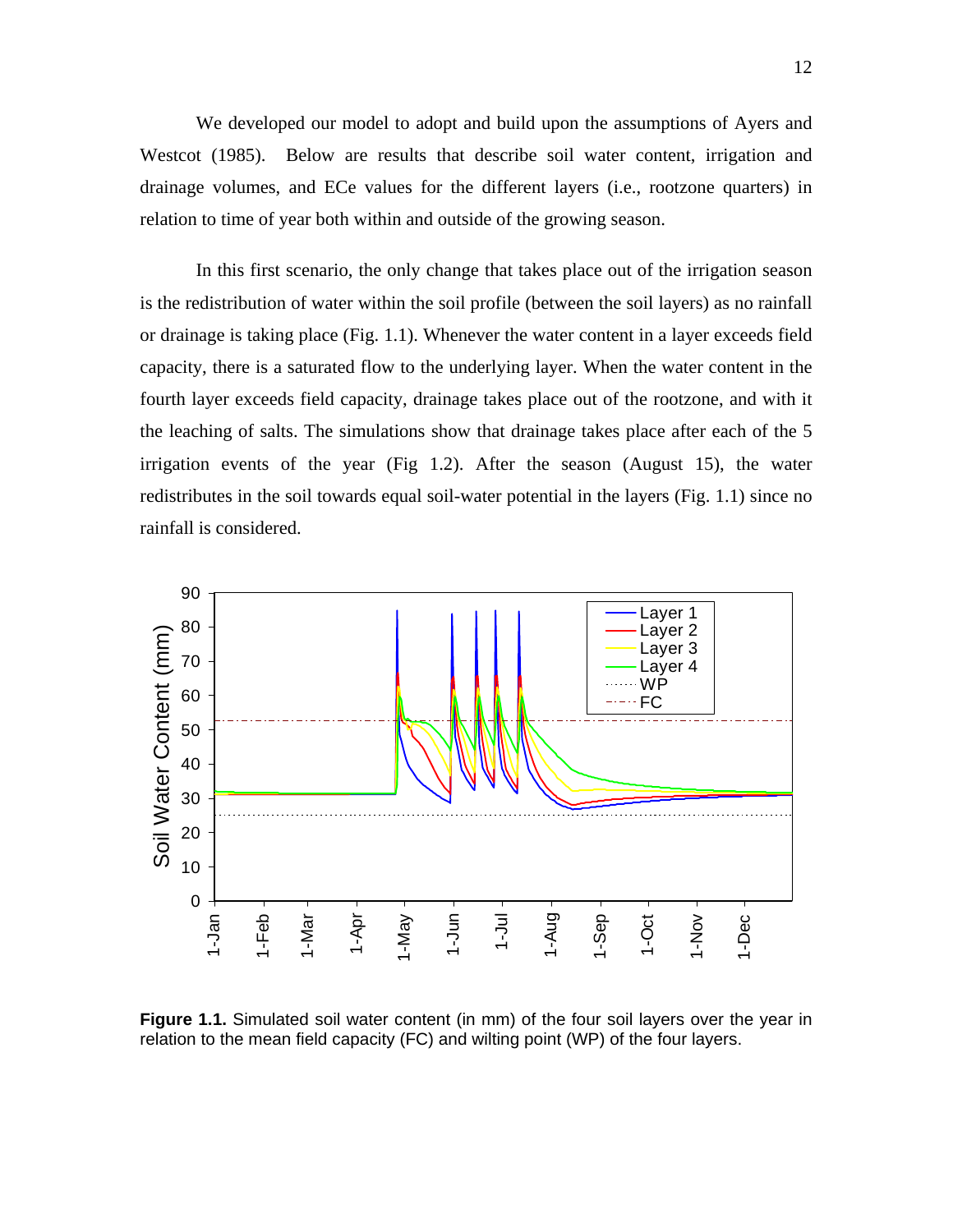

**Figure 1.2.** Irrigation volumes applied and drainage (in mm) and mean EC of the saturation extract obtained by simulation in the absence of rainfall.

It is also important to note that the soil water content in each of the four layers varies depending upon whether they are examined before or just after an irrigation event. Immediately after each irrigation the water content in the top layer (layer 1) is higher than that in layer 2 and so on. During most of the time between irrigations, the water content is least in the top layer and is progressively wetter with each descending layer which reflects the root-water extraction pattern being highest in the top layer and decreases with depth.

There are no salt inputs (no rainfall) or outputs (leaching) previous to the first irrigation. When the first irrigation takes place (April 26), the mean salinity of the saturation extract in the profile (ECe) increases as a result of the salt input (Fig. 1.2), but it decreases the following days as drainage takes place. In this scenario, as the initial and final water contents are made equal and there are no salt outputs or inputs outside of the irrigation period, all the salts introduced by irrigation are leached at the end of the season.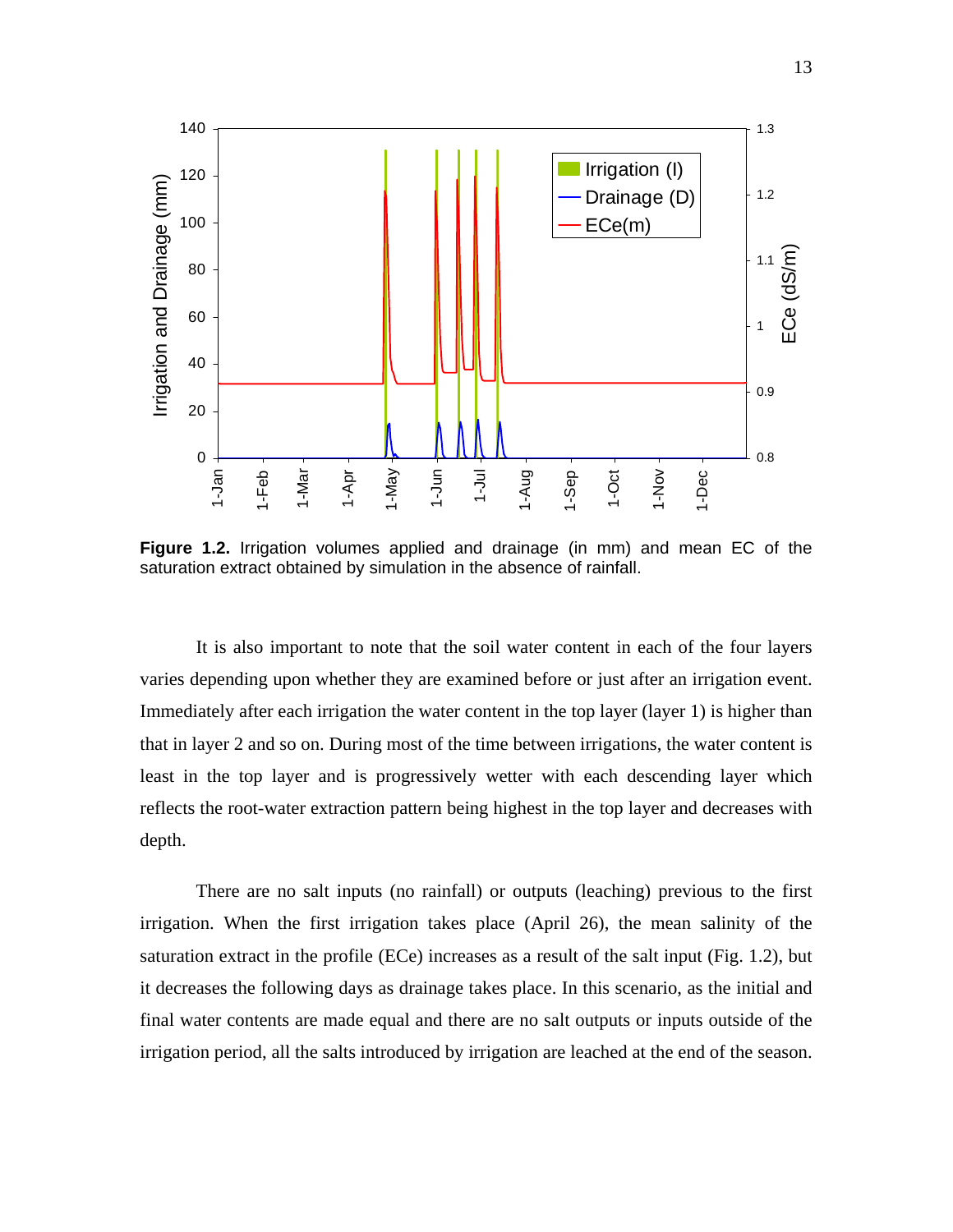In the other scenarios that follow, there is an actual increase in soil salinity over the season which has to be leached by the winter rains.

The ECe remains below 1 dS/m (the threshold limit beyond which yields decline) during the non-irrigation season yet shows an increase-decrease pattern after each irrigation event during the irrigation season. Leaching is effective enough to reduce salinity below the 1 dS/m after each event (Fig. 1.3), but that is not the case necessarily in the simulation of actual years.



**Figure 1.3.** Simulated mean EC of the saturation extract of the four soil layers (ECe) at various times over entire year.

The mean ECe obtained in this scenario was 0.95 dS/m for the irrigation season (May  $1 -$  August 15) (Figure 1.3). Therefore, our simulation is essentially the same as that calculated by Ayers and Westcot (1985). That is, irrigation water with an ECw of 0.7  $dS/m$  will result in a seasonal ECe of 1.0  $dS/m$  (0.95  $dS/m$ ). In this scenario as well as each that follows, the annual ECe is slightly lower than the seasonal ECe due to the salt leaching by rains before the season begins and accumulation of salts by irrigation during the season.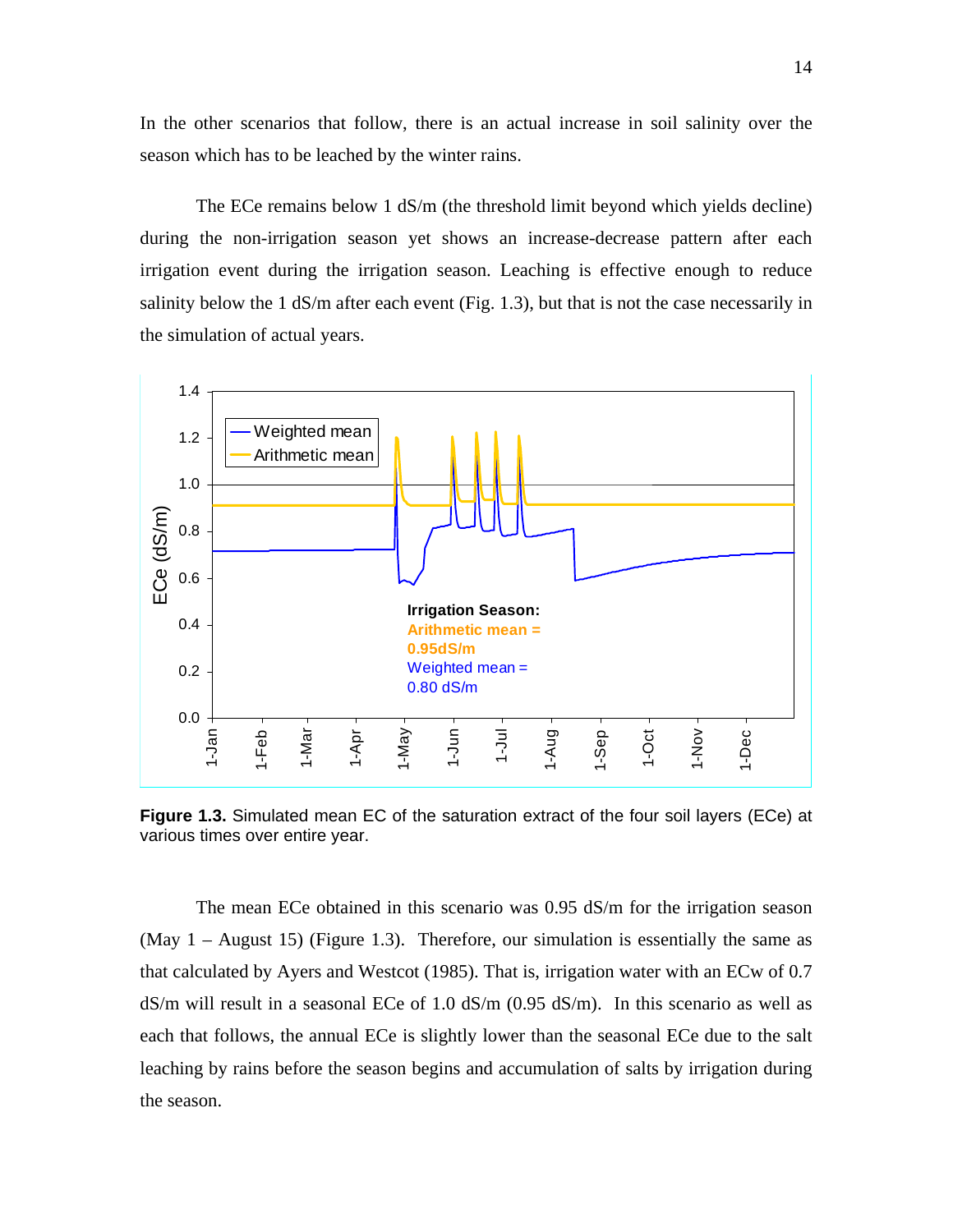The mean ECe of the soil profile weighed by each layer's contribution to total ET is also lower than the arithmetic mean for the irrigation season (i.e.,  $\text{ECe} = 0.80 \text{ dS/m}$ ) and for the entire year (i.e.,  $ECe = 0.72$  dS/m). Although the model calculates both the weighted mean and arithmetic mean, we have consistently used the arithmetic mean (i.e., the higher value) to characterize salinity following Ayers and Westcot (1985). The arithmetic mean is more appropriate to characterize soil salinity for infrequently furrowirrigated crops such as bean, while the weighted mean is more appropriate for characterizing crop response to high-frequency, drip irrigated crops (Pratt and Suarez, 1990).

# **Scenario 2. Calculate maximum ECw to maintain mean ECe <=1 with assumed annual rainfall.**

The second scenario was used to calculate the maximum ECw allowable to maintain a mean ECe  $\leq$  1 over the growing season after taking rainfall into account. Two different 5-year rainfall series were analyzed. The first 5-year rainfall series represents an average rainfall period and the second 5-year series represents a dry period where there is an 80% or more probability that any randomly selected 5-year period has a higher annual rainfall record.

The 5-year series of 1953 to 1957 ( $P = 18.4\%$ ) was taken for the 80% probability rainfall. That is, in at least 80% of 5-year periods, rainfall (and therefore leaching) will be higher than that selected here in this series. The same is applicable to the series 1963 to 1967 (P = 49.0%) with a 50% probability (i.e., an average rainfall period). These series represent the given quantities of the annual precipitation (January 1 to December 31) but it has been shown that the precipitation of the hydrologic year (October of the previous year to October of the current year) has a closer relationship with ECe.

After several trial ECw values, an ECw of 1.2 dS/m was found to satisfy the objective of maintaining a mean seasonal  $ECe = 1$  over the 5-year period (Figure 2.1). The seasonal mean ECe for the 80% (dry) series was 1.03 dS/m and the mean ECe of the average rainfall series was 1.02 dS/m. As for the individual years, all years but one resulted in an ECe < 1.03 dS/m in the 1953-57 series, with the maximum ECe being 1.09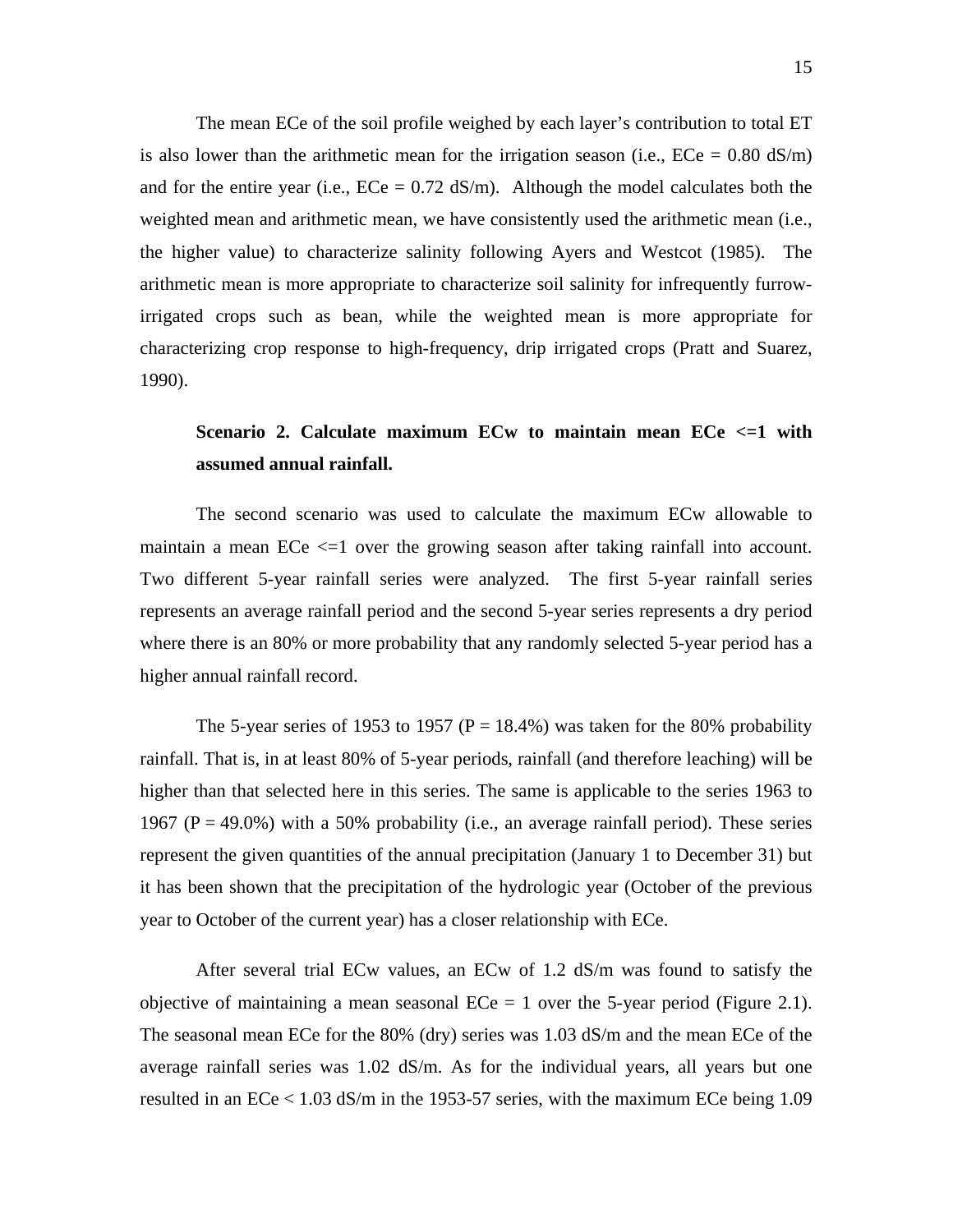$dS/m$ . In the 1963-67 series, three years had an  $ECe < 1.00$  dS/m while the other two had higher ECe values (1.13 dS/m and 1.14 dS/m). This shows that though the ECe is quite low expressed as a mean for the 5-year series (at either the  $P > 80\%$  or the  $P > 50\%$  level) there can be individual years with higher seasonal salinity, even during the more rainy  $P > 50\%$  series. While this simulation indicates that rainfall will reduce the mean seasonal ECe, it suggests that annual rainfall distribution is at least equally if not more important than the annual rainfall amount in regards to its impact on ECe. This finding was further studied in Scenario 3.



**Figure 2.1.** Mean simulated rootzone-salinity (ECe) in relation to the 5-year run using a probability of at least 80% (a) or at least 50% (b) of having a higher precipitation. The weighted mean is obtained by weighing each layer's ECe by the layer's contribution to total ET.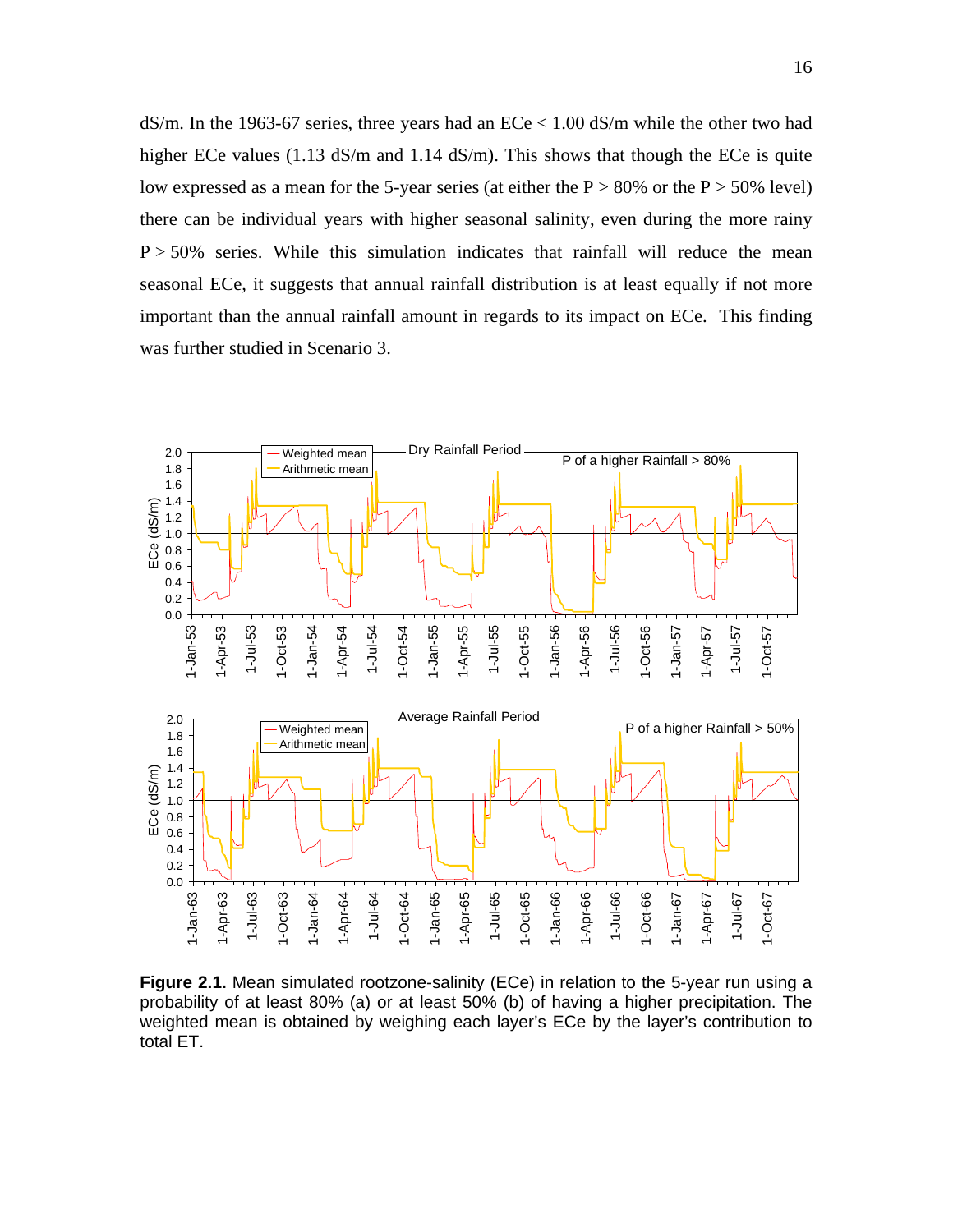For all of the years analyzed in Scenario 2, the highest seasonal average rootzone ECe was 1.14 dS/m. The potential impacts of this worst-case year were further quantified to put the results in perspective. For beans, the expected yield reductions by salinity that results in seasonal average rootzone ECe value of 1.14, considering a yield reduction slope of 19 % per unit increase in ECe above the threshold of 1.0 dS/m (Maas and Grattan, 1999), is 3%. This slight reduction in yield potential is less than the error associated with the yield threshold value itself. As previously noted, all of the other crops commonly grown in the Davis region are less salt-sensitive than beans. Thus, the model results indicate that an ECw of 1.2 dS/m would be protective for all crops under both the average and dry rainfall periods analyzed.

There is a consistent increase in rootzone salinity as the irrigation season progresses in all the years simulated (Fig. 2.1). The feature that determines whether the mean salinity (ECe) will increase above 1.0 dS/m or not, is the starting point for that increase (i.e., the ECe at the beginning of the season) which depends on the leaching (i.e., the amount of rainfall the preceding winter). The ECe at the end of each season is very consistent at about 1.3-1.4 dS/m, but in very rainy winters it may drop as low as 0.03  $dS/m$  (1966-67 winter) whereas in dry winters in may drop to only 0.80  $dS/m$  (1956-57 winter).

The results from these short-term simulations (5 years) may be somewhat affected by the imposed condition of stability: that the salinity at the beginning of the period matches the salinity at the end. For example, if there is little drainage between September and December the fifth year of the simulated record, the resulting salinity will be high. Therefore the soil salinity of first year will then be adjusted upward to reflect this final salinity level and the simulation is run again. In light of short-term variations in soil salinity, a third scenario is introduced in which the entire 53-year rainfall series is taken into account. Therefore results from this simulation are more suitable as individual years are less likely to be affected by the stable condition imposed under the previous simulation.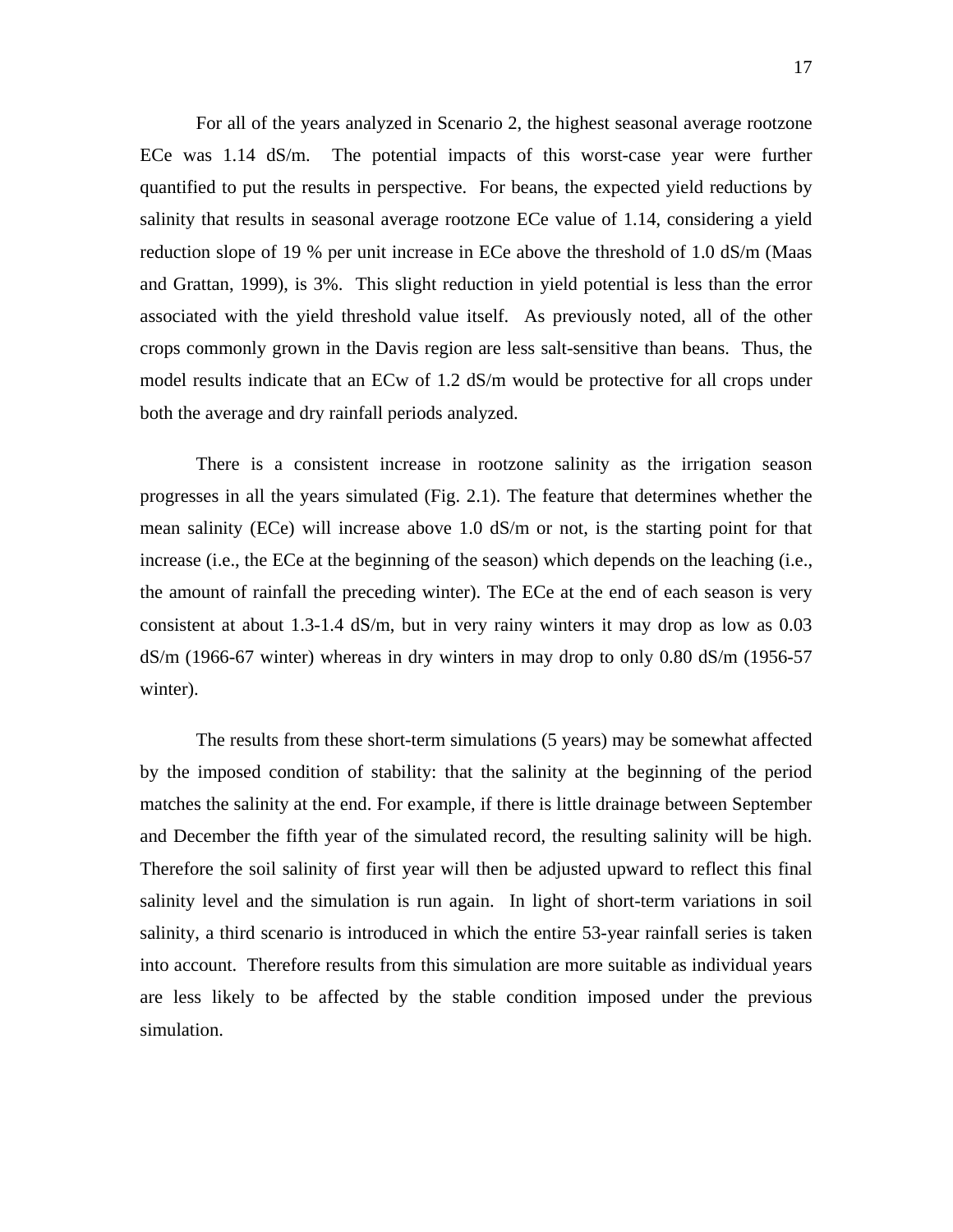# **Scenario 3. Evaluation of the entire 53-year rainfall series using ECw values of 1.2 dS/m and 1.1 dS/m to evaluate long-term impacts.**

Simulations that consider irrigation waters with variable salinities (ECw) under the entire 53-year series of meteorological data provide the best insight into the changes in soil salinity over this long-term duration. If an irrigation water with an ECw of 1.2 dS/m is used as the sole source of irrigation water and the simulation is run for the 53 years with available historical rainfall data (1951 to 2003), the mean seasonal ECe ranges from 0.88 dS/m to 1.42 dS/m with a mean value of 1.02 dS/m (Figure 3.1). However, 50 of the 53 years (about 94% of the years), the seasonal ECe is maintained below 1.2 dS/m; a seasonal average root zone salinity that translates into a yield potential of over 95% (Maas and Grattan, 1999).



**Figure 3.1.** Trend of the mean ECe of the irrigation season obtained by simulation for the study period using irrigation water with an ECw of 1.2 dS/m.

The possibility that the ECe increases or decreases along the 53-year history due to the cumulative effect of leaching from rain water was considered. Fig. 3.1 shows that there is a slight apparent decrease in ECe with time. However, after running the Mann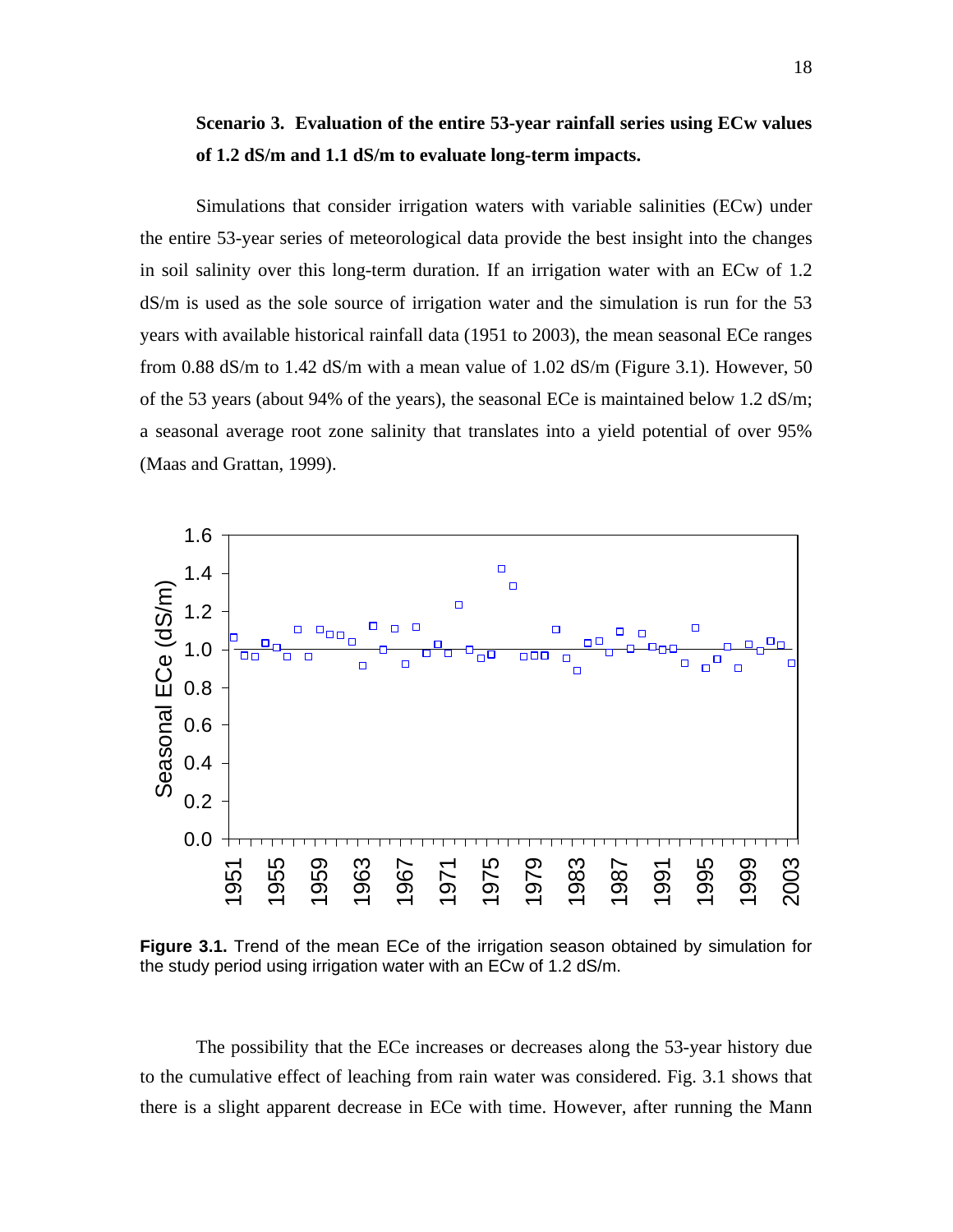Kendall procedure (Gilbert, 1983), it was concluded that irrigation with an ECw of 1.2 dS/m will not lead to a progressive increase or reduction in soil salinity under the analyzed precipitation patterns.

To evaluate the sensitivity of the results to changes in ECw, the model was run again with an ECw of 1.1 dS/m over the same 53-year rainfall record (see Fig 3.2). As expected, the resulting ECe values were less than those found using an ECw of 1.2 dS/m. The long-term seasonal mean ECe was reduced from 1.02 to 0.94 dS/m. Moreover, the seasonal mean ECe for individual years is less than 1.0 dS/m for 80% of the years compared to 50% using an ECw of 1.2 dS/m.



**Figure 3.2.** Sample probability distribution function of the mean seasonal ECe obtained after the simulation of the 53 year series assuming an ECw of 1.1 dS/m and 1.2 dS/m.

The frequency distribution of the ECe obtained by simulation is skewed to the left, meaning that there are far more values to the left of the mean than to the right, with both ECw of 1.2 dS/m (Fig 3.3 (a)) and 1.1 dS/m (Fig. 3.3 (b)). For both ECw cases, only a few years (7 for  $ECw = 1.2$  dS/m and 3 for  $ECw = 1.1$  dS/m) would present an appreciable yield loss  $(> 2 \%)$ .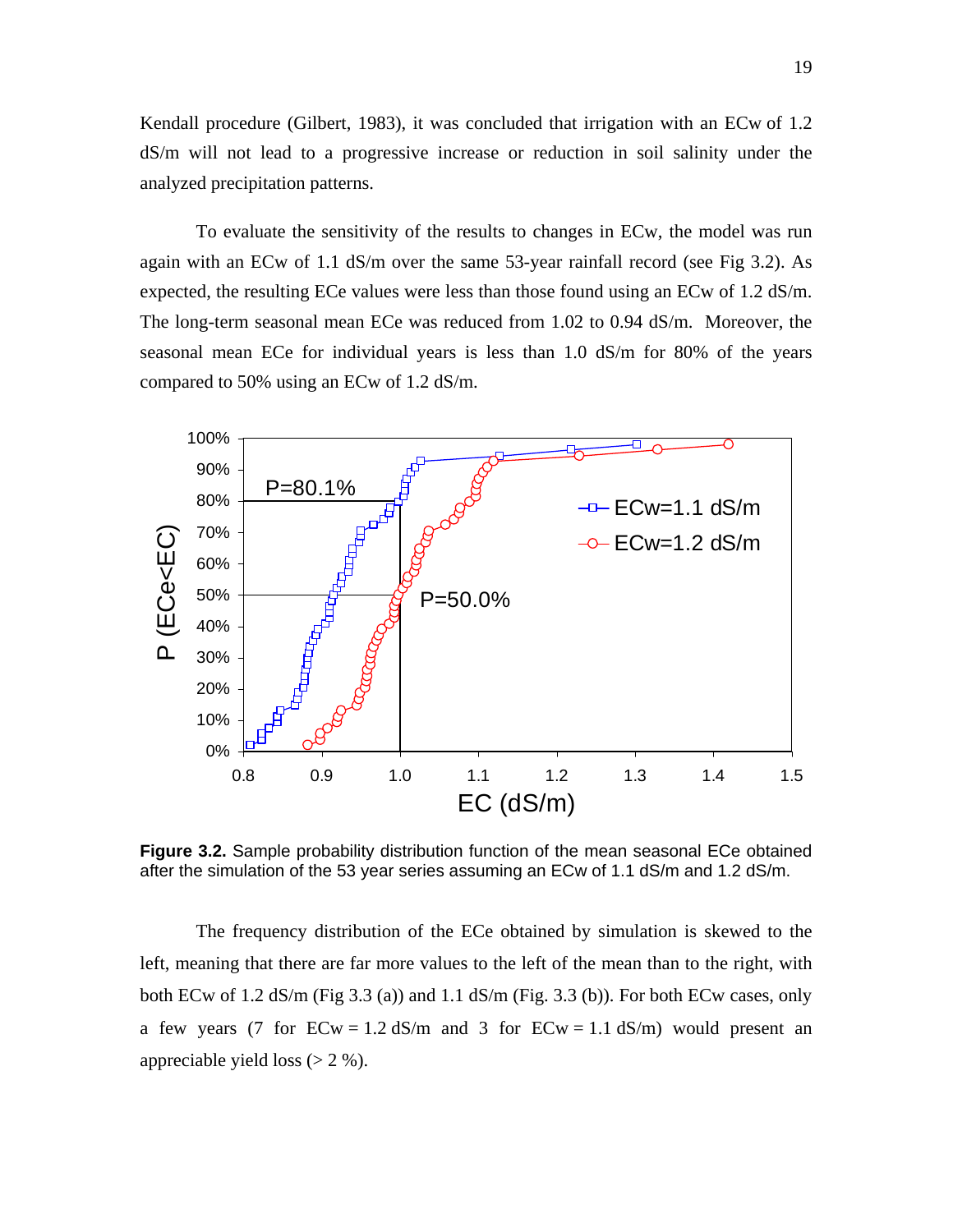

**Figure 3.3.** Frequency distribution of the seasonal mean ECe obtained by the simulation of the 53 year series assuming the ECw is 1.2 dS/m (a) and ECw is 1.1 dS/m (b). The numbers on top of the bars indicate the predicted yield reduction for that ECe, for yield reductions higher than 2%.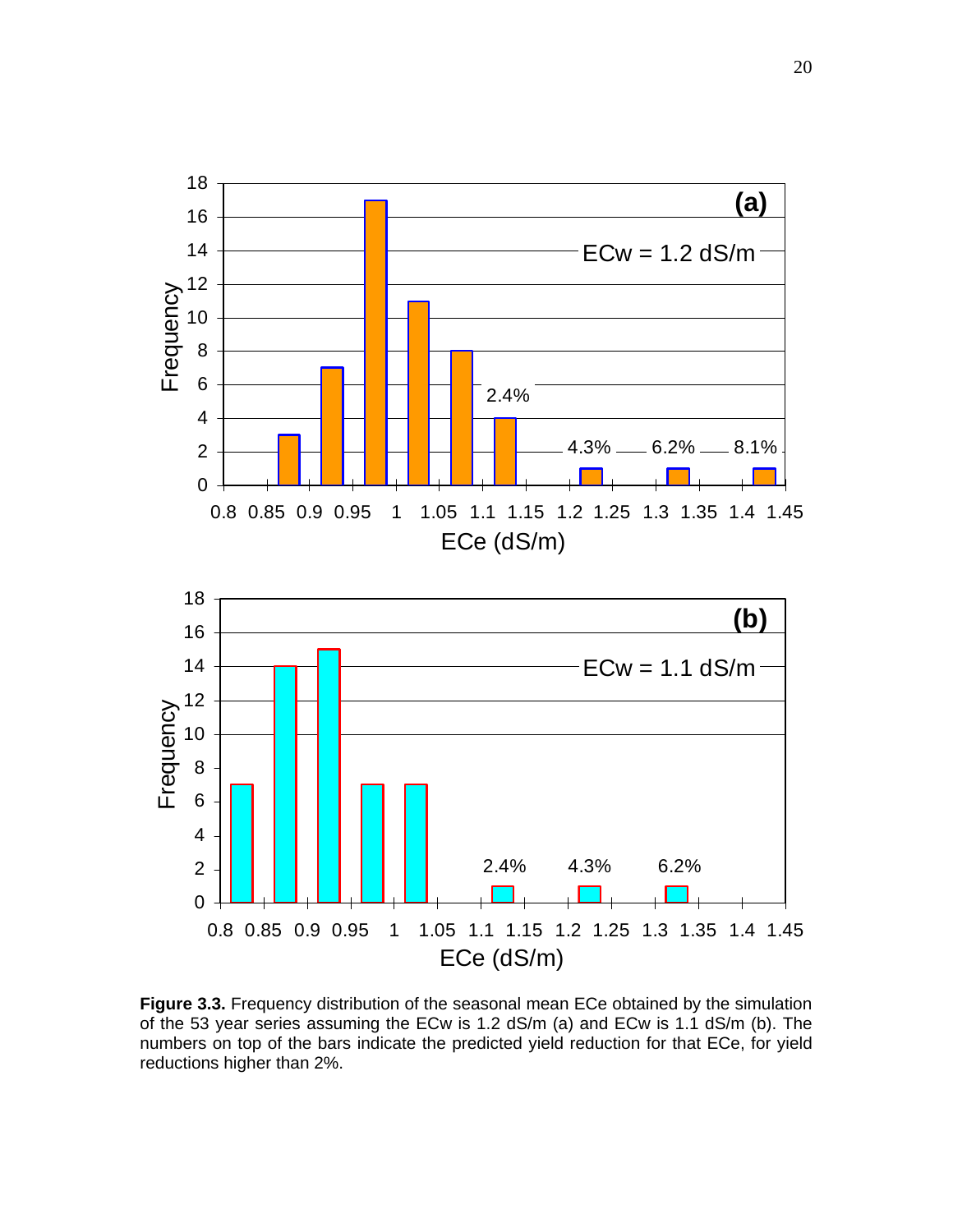There were only three years where the seasonal mean ECe exceeded 1.1 dS/m when the simulation was run for the 53-year period with ECw of 1.1 dS/m. All three years occurred during the drought period in the 1970s. These three outliers translate into reductions in the potential yield of 2, 4 and 6% (Fig. 3.3b). These predicted values are within the statistical uncertainty of the salinity threshold value itself. Moreover, such losses, if real, could be avoided by winter leaching.

Given these results, and taking into account all the other factors that potentially impact crop yield (e.g., climate, water stress, and biotic stresses) and the conservative nature of all inputs into the model, the use of 1.1 dS/m as the threshold EC value for irrigation water is considered protective for beans, and thus all other agricultural uses of the water in the Davis area.

#### **REFERENCES**

- Allen, R. G., Pereira, L. S., Raes, D., and Smith, M. (1998). Crop evapotranspiration-Guidelines for computing crop water requirements, FAO Irrigation and Drainage paper 56. FAO, Rome, p. 300.
- Ayers, R. S. and Westcot, D. W. (1985). Water quality for agriculture. FAO Irrigation and Drainage Paper 29. Rev.1. FAO, Rome, p. 173.
- Clapp, R. B. and Hornberger, G. M. (1978). Empirical Equations for Some Soil Hydraulic Properties. *Water Resour. Res.* 14(4): 601-604.
- Department of Water Resources (1989). Effective Precipitation: A field study to assess consumptive use of winter rains by spring and summer crops. California State Department of Water Resources. Sacramento, CA 65 pp
- Gilbert, R. O. (1987). Statistical Methods for Environmental Pollution Monitoring. Van Nostrand Reinhold, New Yokr, p. 313.
- Goldhamer, D.A. and Snyder, R. L. (1989). Irrigation Scheduling: A guide for efficient on-farm water management. University of California, Division of Agriculture and Natural Resources Publication 21454 67pp
- Long, R., Munier, D., Cahn, M., Schmierer, J, Brittan, K., and Klonsky, K. (1999). Sample costs to produce ~Beans~. Common dry varieties. Sacramento Valley. UC Cooperative Extension, p. 14.